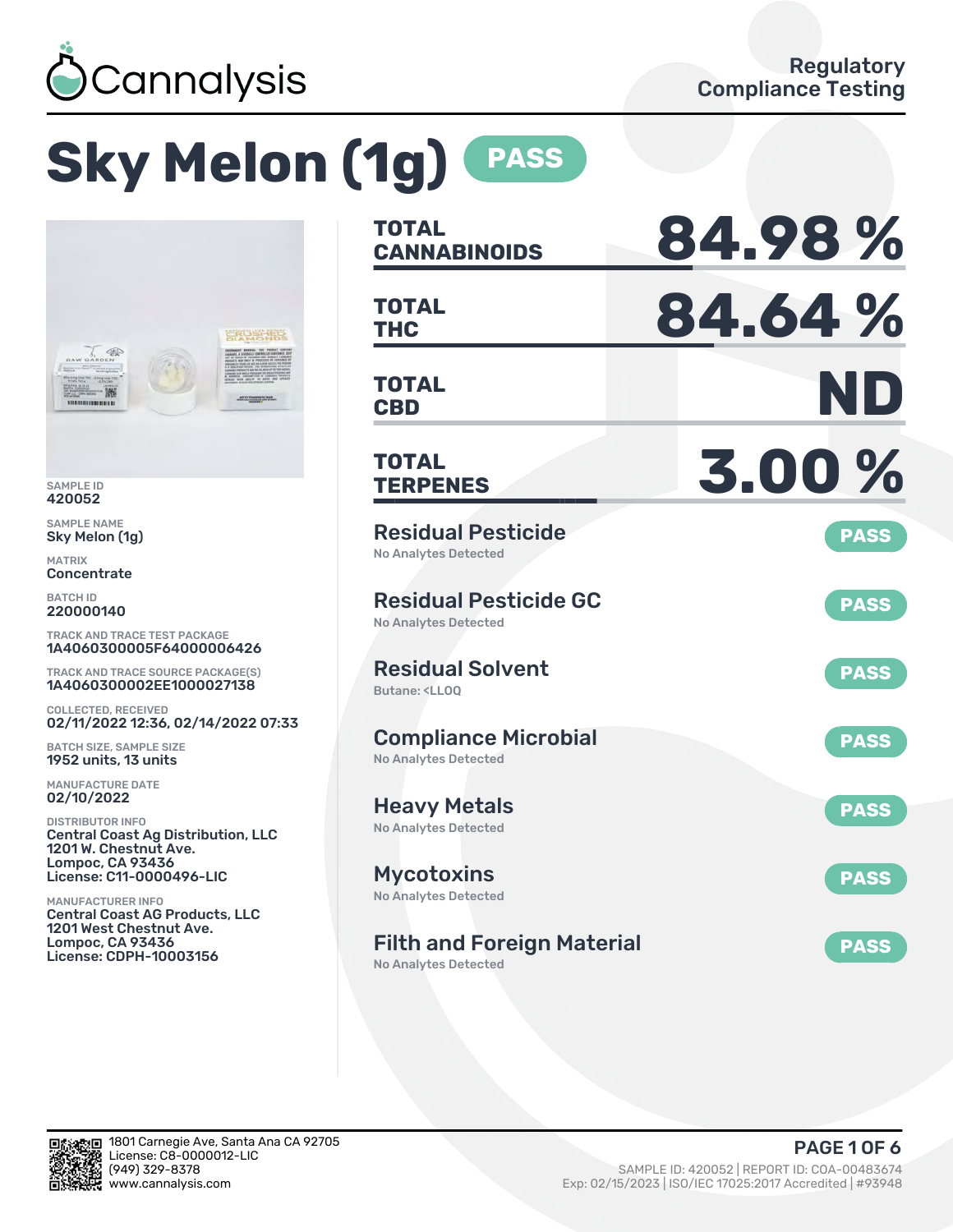

## CANNABINOID ANALYSIS

- Total THC,CBD value(s) have been decarboxylated.
- Total Cannabinoid value(s) have been decarboxylated.  $\bf{0}$

| TOTAL THC:          | 846.4 mg/g (84.64 %), 846.4 mg per package |
|---------------------|--------------------------------------------|
| TOTAL CBD:          | ND.                                        |
| TOTAL CANNABINOIDS: | 849.8 mg/g (84.98 %)                       |

UNIT OF MEASUREMENT: Milligrams per Gram(mg/g)

| <b>ANALYTE</b>         | <b>RESULT</b>           | LOD.   | <b>LLOO</b> | <b>ANALYTE</b>   | <b>RESULT</b> | <b>LOD</b> | <b>LLOO</b> |  |
|------------------------|-------------------------|--------|-------------|------------------|---------------|------------|-------------|--|
| THCa                   | 962.2 mg/g (96.22 %)    | 0.5000 | 1.0000      | CBDa             | ND.           | 0.5000     | 1.0000      |  |
| D9THC                  | $2.539$ mg/g (0.2539 %) | 0.5000 | 1.0000      | CBD              | <b>ND</b>     | 0.5000     | 1.0000      |  |
| D8THC                  | <b>ND</b>               | 0.5000 | 1.0000      | CBD <sub>v</sub> | <b>ND</b>     | 0.5000     | 1.0000      |  |
| <b>CBN</b>             | <b>ND</b>               | 0.5000 | 1.0000      | CBCa             | <b>ND</b>     | 0.5000     | 1.0000      |  |
| THCva                  | 3.465 mg/g (0.3465 %)   | 0.5000 | 1.0000      | CBC              | <b>ND</b>     | 0.5000     | 1.0000      |  |
| <b>THC<sub>v</sub></b> | <b>ND</b>               | 0.5000 | 1.0000      | CBGa             | <b>ND</b>     | 0.5000     | 1.0000      |  |
| ExoTHC                 | $\leq 1$ mg/g           | 0.5000 | 1.0000      | <b>CBG</b>       | <b>ND</b>     | 0.5000     | 1.0000      |  |
| <b>CBL</b>             | <b>ND</b>               | 0.5000 | 1.0000      |                  |               |            |             |  |
|                        |                         |        |             |                  |               |            |             |  |

#### ADDITIONAL INFORMATION

| Method:              | SOP-TECH-001 | Sample Prepped: 02/14/2022 11:40  | Sample Approved: 02/14/2022 21:37  |  |
|----------------------|--------------|-----------------------------------|------------------------------------|--|
| Instrument: UPLC-DAD |              | Sample Analyzed: 02/14/2022 12:57 | Prep-Analytical Batch: 35460-29285 |  |

## TERPENE ANALYSIS

|  | TOTAL TERPENES: |
|--|-----------------|
|--|-----------------|

30.07 mg/g (3.007 %)

UNIT OF MEASUREMENT: Milligrams per Gram(mg/g)

| <b>ANALYTE</b>                                                                                                                                        | <b>RESULT</b>                                                                                                                  | <b>LOD</b> | <b>LLOQ</b> | <b>ANALYTE</b>         | <b>RESULT</b>                                       | LOD    | <b>LLOQ</b> |
|-------------------------------------------------------------------------------------------------------------------------------------------------------|--------------------------------------------------------------------------------------------------------------------------------|------------|-------------|------------------------|-----------------------------------------------------|--------|-------------|
| 3-Carene                                                                                                                                              | <b>ND</b>                                                                                                                      | 1.000      | 2.500       | Alpha bisabolol        | <lloq< td=""><td>0.1000</td><td>0.5000</td></lloq<> | 0.1000 | 0.5000      |
| Alpha cedrene                                                                                                                                         | <b>ND</b>                                                                                                                      | 1.000      | 2.500       | Alpha humulene         | 3.681 mg/g (0.3681%)                                | 0.5000 | 1.000       |
| Alpha pinene                                                                                                                                          | 8.623 mg/g (0.8623 %)                                                                                                          | 0.1000     | 1.000       | Alpha terpinene        | <b>ND</b>                                           | 0.5000 | 1.000       |
| Alpha terpineol                                                                                                                                       | <b>ND</b>                                                                                                                      | 0.3260     | 0.6520      | Beta caryophyllene     | 7.271 mg/g (0.7271 %)                               | 0.5000 | 1.000       |
| Beta myrcene                                                                                                                                          | 8.786 mg/g (0.8786 %)                                                                                                          | 0.5000     | 1.000       | Beta pinene            | 1.706 mg/g $(0.1706\%)$                             | 0.6070 | 1.214       |
| Borneol                                                                                                                                               | <b>ND</b>                                                                                                                      | 1.000      | 2.500       | Camphene               | <b>ND</b>                                           | 0.5000 | 1.000       |
| Camphor                                                                                                                                               | <b>ND</b>                                                                                                                      | 0.1000     | 0.5000      | Caryophyllene oxide ND |                                                     | 0.5000 | 2.500       |
| Cedrol                                                                                                                                                | <b>ND</b>                                                                                                                      | 0.5000     | 1.000       | Cis geraniol           | <b>ND</b>                                           | 1.000  | 2.500       |
| Cis nerolidol                                                                                                                                         | <b>ND</b>                                                                                                                      | 2.500      | 5.000       | Eucalyptol             | <b>ND</b>                                           | 0.1000 | 0.5000      |
| Fenchol                                                                                                                                               | <b>ND</b>                                                                                                                      | 0.5000     | 1.000       | Fenchone               | <b>ND</b>                                           | 0.1000 | 0.5000      |
| Gamma terpinene                                                                                                                                       | <b>ND</b>                                                                                                                      | 0.1000     | 0.5000      | Gamma terpineol        | <b>ND</b>                                           | 0.2090 | 0.5230      |
| Geranyl acetate                                                                                                                                       | <b>ND</b>                                                                                                                      | 0.1000     | 0.5000      | Guaiol                 | <b>ND</b>                                           | 2.500  | 5.000       |
| Isoborneol                                                                                                                                            | <b>ND</b>                                                                                                                      | 0.5000     | 1.000       | Isopulegol             | <b>ND</b>                                           | 2.500  | 5.000       |
| Limonene                                                                                                                                              | <lloq< td=""><td>0.5000</td><td>2.500</td><td>Linalool</td><td><lloq< td=""><td>0.5000</td><td>1.000</td></lloq<></td></lloq<> | 0.5000     | 2.500       | Linalool               | <lloq< td=""><td>0.5000</td><td>1.000</td></lloq<>  | 0.5000 | 1.000       |
| Menthol                                                                                                                                               | <b>ND</b>                                                                                                                      | 1.000      | 2.500       | Ocimene 1              | <b>ND</b>                                           | 0.1550 | 0.3100      |
| Ocimene 2                                                                                                                                             | <lloq< td=""><td>0.3450</td><td>1.725</td><td>P-cymene</td><td><b>ND</b></td><td>0.5230</td><td>1.045</td></lloq<>             | 0.3450     | 1.725       | P-cymene               | <b>ND</b>                                           | 0.5230 | 1.045       |
| P-mentha-1,5-diene ND                                                                                                                                 |                                                                                                                                | 0.5000     | 1.000       | Pulegone               | <b>ND</b>                                           | 0.1000 | 0.5000      |
| Sabinene                                                                                                                                              | <b>ND</b>                                                                                                                      | 0.5000     | 1.000       | Terpinolene            | <lloq< td=""><td>0.1000</td><td>0.5000</td></lloq<> | 0.1000 | 0.5000      |
| Trans beta farnesene <ll00< td=""><td></td><td>2.500</td><td>5.000</td><td>Trans geraniol</td><td><b>ND</b></td><td>0.5000</td><td>2.500</td></ll00<> |                                                                                                                                | 2.500      | 5.000       | Trans geraniol         | <b>ND</b>                                           | 0.5000 | 2.500       |
| Trans nerolidol                                                                                                                                       | <b>ND</b>                                                                                                                      | 0.5000     | 2.500       | Valencene              | <b>ND</b>                                           | 0.5000 | 1.000       |



1801 Carnegie Ave, Santa Ana CA 92705 License: C8-0000012-LIC<br>(949) 329-8378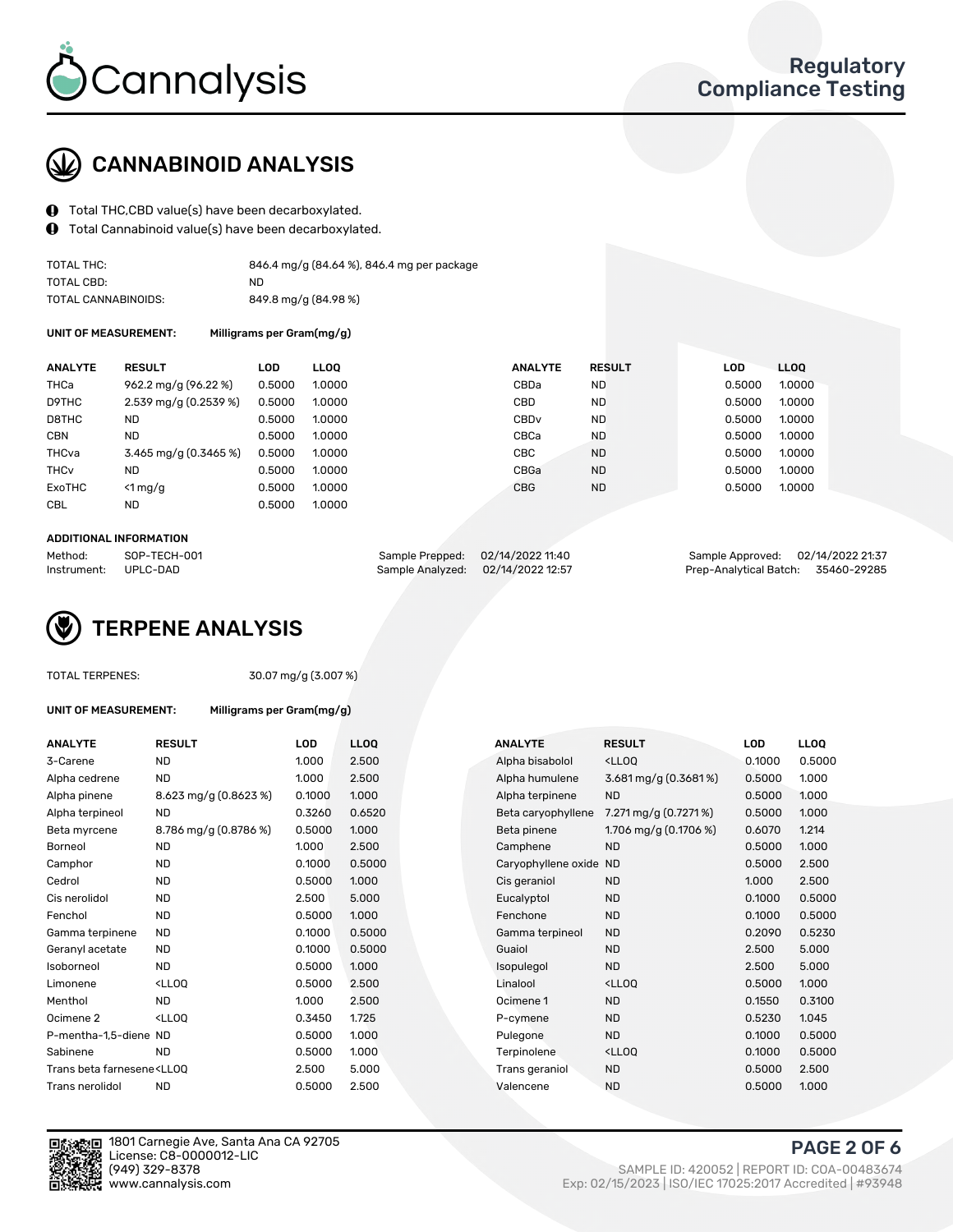

## Regulatory Compliance Testing

#### ADDITIONAL INFORMATION

Method: SOP-TECH-027 Sample Prepped: 02/14/2022 13:16 Sample Approved: 02/15/2022 15:34 Prep-Analytical Batch: 35466-29292



RESIDUAL PESTICIDE ANALYSIS PASS

UNIT OF MEASUREMENT: Micrograms per Gram(ug/g)

| <b>ANALYTE</b>    | <b>RESULT</b> | LOD    | LL <sub>OO</sub> | <b>ACTION LEVEL</b> |      | <b>ANALYTE</b>      | <b>RESULT</b> | LOD    | <b>LLOQ</b> | <b>ACTION LEVEL</b> |      |
|-------------------|---------------|--------|------------------|---------------------|------|---------------------|---------------|--------|-------------|---------------------|------|
| Abamectin         | <b>ND</b>     | 0.0200 | 0.0400           | 0.1000              | Pass | Acephate            | <b>ND</b>     | 0.0200 | 0.0400      | 0.1000              | Pass |
| Acequinocyl       | <b>ND</b>     | 0.0200 | 0.0400           | 0.1000              | Pass | Acetamiprid         | <b>ND</b>     | 0.0200 | 0.0400      | 0.1000              | Pass |
| Aldicarb          | <b>ND</b>     | 0.0200 | 0.0400           | 0.0                 | Pass | Azoxystrobin        | <b>ND</b>     | 0.0200 | 0.0400      | 0.1000              | Pass |
| Bifenazate        | <b>ND</b>     | 0.0200 | 0.0400           | 0.1000              | Pass | <b>Bifenthrin</b>   | <b>ND</b>     | 0.0200 | 0.0400      | 3.000               | Pass |
| <b>Boscalid</b>   | <b>ND</b>     | 0.0200 | 0.0400           | 0.1000              | Pass | Carbaryl            | <b>ND</b>     | 0.0200 | 0.0400      | 0.5000              | Pass |
| Carbofuran        | <b>ND</b>     | 0.0200 | 0.0400           | 0.0                 | Pass | Chlorantraniliprole | <b>ND</b>     | 0.0200 | 0.0400      | 10.00               | Pass |
| Clofentezine      | <b>ND</b>     | 0.0200 | 0.0400           | 0.1000              | Pass | Coumaphos           | <b>ND</b>     | 0.0200 | 0.0400      | 0.0                 | Pass |
| Cyfluthrin        | <b>ND</b>     | 0.4000 | 1.000            | 2.000               | Pass | Cypermethrin        | <b>ND</b>     | 0.4000 | 1.000       | 1.000               | Pass |
| Daminozide        | <b>ND</b>     | 0.0200 | 0.0400           | 0.0                 | Pass | Diazinon            | <b>ND</b>     | 0.0200 | 0.0400      | 0.1000              | Pass |
| <b>Dichlorvos</b> | <b>ND</b>     | 0.0200 | 0.0400           | 0.0                 | Pass | Dimethoate          | <b>ND</b>     | 0.0200 | 0.0400      | 0.0                 | Pass |
| Dimethomorph      | <b>ND</b>     | 0.0200 | 0.0400           | 2.000               | Pass | Ethoprophos         | <b>ND</b>     | 0.0200 | 0.0400      | 0.0                 | Pass |
| Etofenprox        | <b>ND</b>     | 0.0200 | 0.0400           | 0.0                 | Pass | Etoxazole           | <b>ND</b>     | 0.0200 | 0.0400      | 0.1000              | Pass |
| Fenhexamid        | <b>ND</b>     | 0.0200 | 0.0400           | 0.1000              | Pass | Fenoxycarb          | <b>ND</b>     | 0.0200 | 0.0400      | 0.0                 | Pass |
| Fenpyroximate     | <b>ND</b>     | 0.0200 | 0.0400           | 0.1000              | Pass | Fipronil            | <b>ND</b>     | 0.0400 | 0.1000      | 0.0                 | Pass |
| Flonicamid        | <b>ND</b>     | 0.0200 | 0.0400           | 0.1000              | Pass | Fludioxonil         | <b>ND</b>     | 0.0200 | 0.0400      | 0.1000              | Pass |
| Hexythiazox       | <b>ND</b>     | 0.0200 | 0.0400           | 0.1000              | Pass | Imazalil            | <b>ND</b>     | 0.0200 | 0.0400      | 0.0                 | Pass |
| Imidacloprid      | <b>ND</b>     | 0.0200 | 0.0400           | 5.000               | Pass | Kresoxim methyl     | <b>ND</b>     | 0.0200 | 0.0400      | 0.1000              | Pass |
| Malathion         | <b>ND</b>     | 0.0200 | 0.0400           | 0.5000              | Pass | Metalaxyl           | <b>ND</b>     | 0.0200 | 0.0400      | 2.000               | Pass |
| Methiocarb        | <b>ND</b>     | 0.0200 | 0.0400           | 0.0                 | Pass | Methomyl            | <b>ND</b>     | 0.0200 | 0.0400      | 1.000               | Pass |
| Mevinphos         | <b>ND</b>     | 0.0200 | 0.0400           | 0.0                 | Pass | Myclobutanil        | <b>ND</b>     | 0.0200 | 0.0400      | 0.1000              | Pass |
| Naled             | <b>ND</b>     | 0.0200 | 0.0400           | 0.1000              | Pass | Oxamyl              | <b>ND</b>     | 0.0200 | 0.0400      | 0.5000              | Pass |
| Paclobutrazol     | <b>ND</b>     | 0.0200 | 0.0400           | 0.0                 | Pass | Permethrins         | <b>ND</b>     | 0.0400 | 0.1000      | 0.5000              | Pass |
| Phosmet           | <b>ND</b>     | 0.0200 | 0.0400           | 0.1000              | Pass | Piperonyl butoxide  | <b>ND</b>     | 0.0200 | 0.0400      | 3.000               | Pass |
| Prallethrin       | <b>ND</b>     | 0.0200 | 0.0400           | 0.1000              | Pass | Propiconazole       | <b>ND</b>     | 0.0200 | 0.0400      | 0.1000              | Pass |
| Propoxur          | <b>ND</b>     | 0.0200 | 0.0400           | 0.0                 | Pass | Pyrethrins          | <b>ND</b>     | 0.0200 | 0.0400      | 0.5000              | Pass |
| Pyridaben         | <b>ND</b>     | 0.0200 | 0.0400           | 0.1000              | Pass | Spinetoram          | <b>ND</b>     | 0.0200 | 0.0400      | 0.1000              | Pass |
| Spinosad          | <b>ND</b>     | 0.0300 | 0.0700           | 0.1000              | Pass | Spiromesifen        | <b>ND</b>     | 0.0200 | 0.0400      | 0.1000              | Pass |
| Spirotetramat     | <b>ND</b>     | 0.0200 | 0.0400           | 0.1000              | Pass | Spiroxamine         | <b>ND</b>     | 0.0200 | 0.0400      | 0.0                 | Pass |
| Tebuconazole      | <b>ND</b>     | 0.0200 | 0.0400           | 0.1000              | Pass | Thiacloprid         | <b>ND</b>     | 0.0200 | 0.0400      | 0.0                 | Pass |
| Thiamethoxam      | <b>ND</b>     | 0.0200 | 0.0400           | 5.000               | Pass | Trifloxystrobin     | <b>ND</b>     | 0.0200 | 0.0400      | 0.1000              | Pass |

#### ADDITIONAL INFORMATION

Method: SOP-TECH-002 Sample Prepped: 02/14/2022 13:17 Sample Approved: 02/15/2022 11:48 Prep-Analytical Batch: 35463-29288

PAGE 3 OF 6

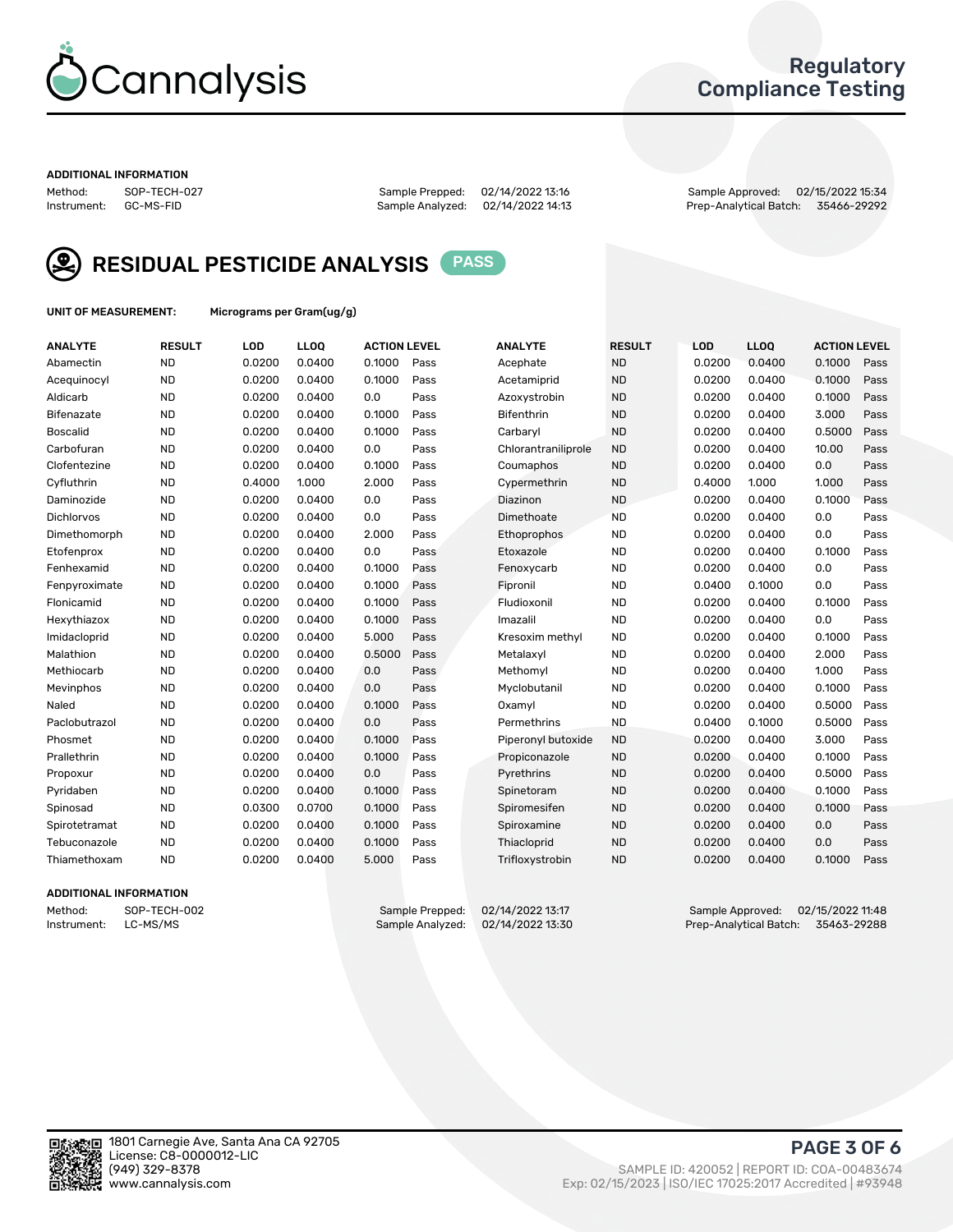

## RESIDUAL PESTICIDE GC ANALYSIS PASS

| UNIT OF MEASUREMENT:            |                    | Micrograms per Gram(ug/g) |                  |               |                  |                        |                     |      |  |  |  |
|---------------------------------|--------------------|---------------------------|------------------|---------------|------------------|------------------------|---------------------|------|--|--|--|
| <b>ANALYTE</b><br><b>RESULT</b> | LOD<br><b>LLOO</b> | <b>ACTION LEVEL</b>       | <b>ANALYTE</b>   | <b>RESULT</b> | <b>LOD</b>       | <b>LLOO</b>            | <b>ACTION LEVEL</b> |      |  |  |  |
| Captan<br><b>ND</b>             | 0.1000             | 0.2000<br>0.7000<br>Pass  | Chlordane        | <b>ND</b>     | 0.0109           | 0.0136                 | 0.0                 | Pass |  |  |  |
| <b>ND</b><br>Methyl parathion   | 0.0400             | 0.1000<br>0.0<br>Pass     | <b>PCNB</b>      | <b>ND</b>     | 0.0200           | 0.0400                 | 0.1000              | Pass |  |  |  |
| Chlorfenapyr<br><b>ND</b>       | 0.0800             | 0.1000<br>0.0<br>Pass     | Chlorpyrifos     | <b>ND</b>     | 0.0800           | 0.1000                 | 0.0                 | Pass |  |  |  |
| ADDITIONAL INFORMATION          |                    |                           |                  |               |                  |                        |                     |      |  |  |  |
| SOP-TECH-010<br>Method:         |                    | Sample Prepped:           | 02/14/2022 13:16 |               | Sample Approved: |                        | 02/15/2022 10:14    |      |  |  |  |
| GC-MS/MS<br>Instrument:         |                    | Sample Analyzed:          | 02/14/2022 13:30 |               |                  | Prep-Analytical Batch: | 35464-29289         |      |  |  |  |

## RESIDUAL SOLVENT ANALYSIS PASS

UNIT OF MEASUREMENT: Micrograms per Gram(ug/g)

| <b>ANALYTE</b>       | <b>RESULT</b> | <b>LOD</b> | <b>LLOO</b> | <b>ACTION LEVEL</b> |      | <b>ANALYTE</b>           | <b>RESULT</b>                                                               | LOD    | <b>LLOO</b> | <b>ACTION LEVEL</b> |      |
|----------------------|---------------|------------|-------------|---------------------|------|--------------------------|-----------------------------------------------------------------------------|--------|-------------|---------------------|------|
| Acetone              | <b>ND</b>     | 50.00      | 100.0       | 5000                | Pass | Acetonitrile             | <b>ND</b>                                                                   | 50.00  | 100.0       | 410.0               | Pass |
| Benzene              | <b>ND</b>     | 0.5000     | 1.000       | 1.000               | Pass | <b>Butane</b>            | <lloo< td=""><td>50.00</td><td>100.0</td><td>5000</td><td>Pass</td></lloo<> | 50.00  | 100.0       | 5000                | Pass |
| Chloroform           | <b>ND</b>     | 0.5000     | 1.000       | 1.000               | Pass | Ethanol                  | <b>ND</b>                                                                   | 50.00  | 100.0       | 5000                | Pass |
| <b>Ethyl Acetate</b> | <b>ND</b>     | 50.00      | 100.0       | 5000                | Pass | <b>Ethyl Ether</b>       | <b>ND</b>                                                                   | 50.00  | 100.0       | 5000                | Pass |
| Ethylene oxide       | <b>ND</b>     | 0.5000     | 1.000       | 1.000               | Pass | Heptane                  | <b>ND</b>                                                                   | 50.00  | 100.0       | 5000                | Pass |
| Hexane               | <b>ND</b>     | 50.00      | 100.0       | 290.0               | Pass | <b>Isopropyl Alcohol</b> | <b>ND</b>                                                                   | 50.00  | 100.0       | 5000                | Pass |
| Methanol             | <b>ND</b>     | 50.00      | 100.0       | 3000                | Pass | Methylene chloride       | <b>ND</b>                                                                   | 0.5000 | 1.000       | 1.000               | Pass |
| Pentane              | <b>ND</b>     | 50.00      | 100.0       | 5000                | Pass | Propane                  | <b>ND</b>                                                                   | 50.00  | 200.0       | 5000                | Pass |
| Toluene              | <b>ND</b>     | 50.00      | 100.0       | 890.0               | Pass | Xvlenes                  | <b>ND</b>                                                                   | 50.08  | 100.0       | 2170                | Pass |
| Trichloroethylene    | <b>ND</b>     | 0.5000     | 1.000       | 1.000               | Pass | 1.2-Dichloroethane       | <b>ND</b>                                                                   | 0.5000 | 1.000       | 1.000               | Pass |

#### ADDITIONAL INFORMATION

Method: SOP-TECH-021 Sample Prepped: 02/14/2022 13:46 Sample Approved: 02/15/2022 11:35<br>Instrument: HS-GC-MS/FID Sample Analyzed: 02/14/2022 14:10 Prep-Analytical Batch: 35467-29291 Prep-Analytical Batch: 35467-29291



UNIT OF MEASUREMENT: Cycle Threshold (Ct)

| <b>ANALYTE</b>                        | <b>RESULT</b> | LOD   | <b>LLOO</b> |                 | <b>ACTION LEVEL</b> | <b>ANALYTE</b>   | <b>RESULT</b> | <b>LOD</b>       | <b>LLOO</b>            |     | <b>ACTION LEVEL</b> |
|---------------------------------------|---------------|-------|-------------|-----------------|---------------------|------------------|---------------|------------------|------------------------|-----|---------------------|
| A.fumigatus                           | <b>ND</b>     | 33.00 | 0.0         | 0.0             | Pass                | A. flavus        | <b>ND</b>     | 33.00            | 0.0                    | 0.0 | Pass                |
| A. niger                              | <b>ND</b>     | 33.00 | 0.0         | 0.0             | Pass                | A. terreus       | <b>ND</b>     | 33.00            | 0.0                    | 0.0 | Pass                |
| <b>STEC</b>                           | <b>ND</b>     | 33.00 | 0.0         | 0.0             | Pass                | Salmonella spp   | <b>ND</b>     | 33.00            | 0.0                    | 0.0 | Pass                |
| ADDITIONAL INFORMATION                |               |       |             |                 |                     |                  |               |                  |                        |     |                     |
| SOP-TECH-016, SOP-TECH-022<br>Method: |               |       |             | Sample Prepped: | 02/14/2022 15:55    |                  |               | Sample Approved: | 02/15/2022 15:18       |     |                     |
| Instrument:                           | aPCR          |       |             |                 | Sample Analyzed:    | 02/15/2022 09:28 |               |                  | Prep-Analytical Batch: |     | 35475-29305         |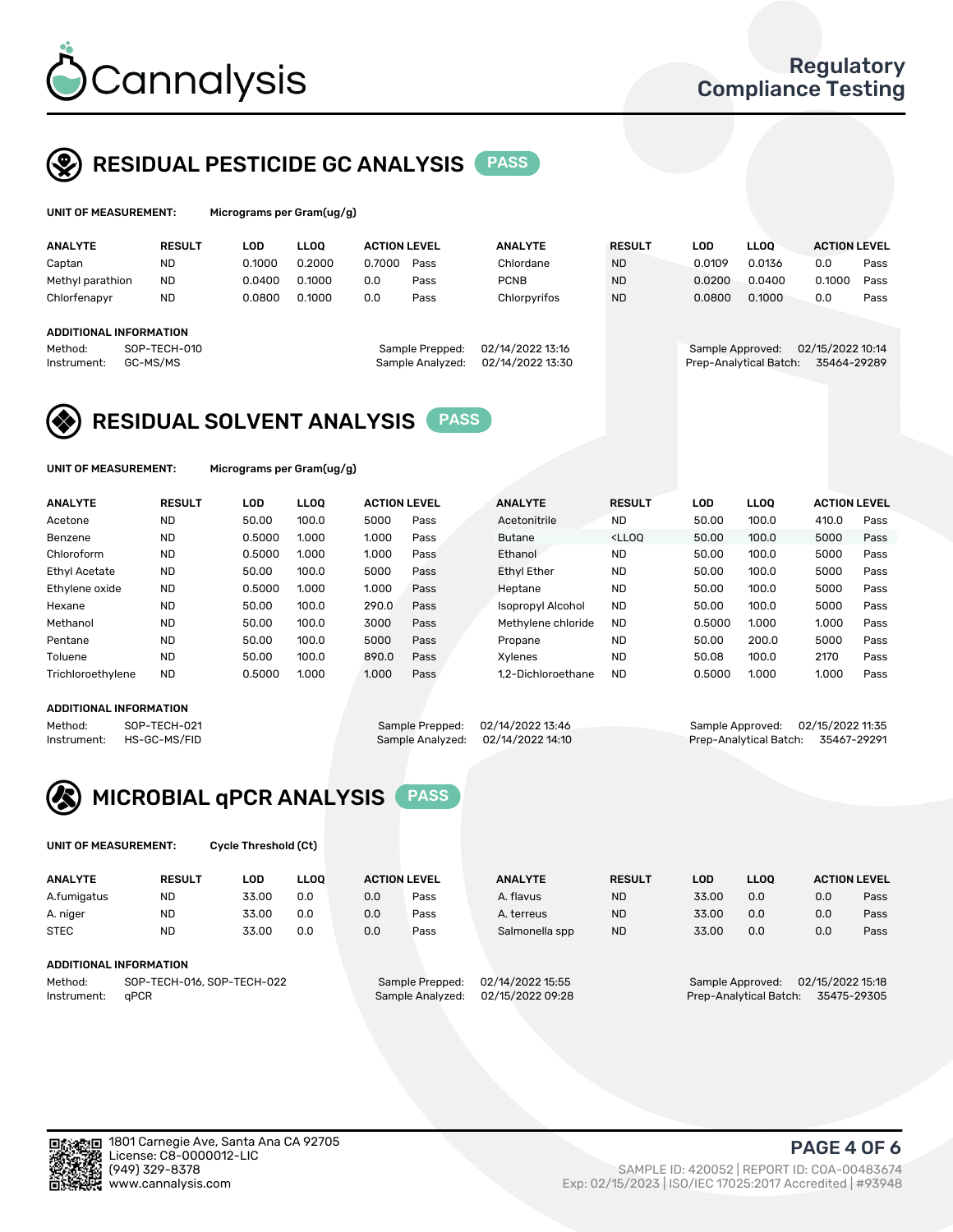



| UNIT OF MEASUREMENT: |                        | Micrograms per Gram(ug/g) |             |                     |                  |               |                  |                        |                     |      |
|----------------------|------------------------|---------------------------|-------------|---------------------|------------------|---------------|------------------|------------------------|---------------------|------|
| <b>ANALYTE</b>       | <b>RESULT</b>          | <b>LOD</b>                | <b>LLOO</b> | <b>ACTION LEVEL</b> | <b>ANALYTE</b>   | <b>RESULT</b> | <b>LOD</b>       | <b>LLOO</b>            | <b>ACTION LEVEL</b> |      |
| Arsenic              | <b>ND</b>              | 0.0120                    | 0.1000      | 0.2000<br>Pass      | Cadmium          | <b>ND</b>     | 0.0072           | 0.0500                 | 0.2000              | Pass |
| Lead                 | <b>ND</b>              | 0.0068                    | 0.0500      | 0.5000<br>Pass      | Mercury          | <b>ND</b>     | 0.0060           | 0.0500                 | 0.1000              | Pass |
|                      | ADDITIONAL INFORMATION |                           |             |                     |                  |               |                  |                        |                     |      |
| Method:              | SOP-TECH-013           |                           |             | Sample Prepped:     | 02/14/2022 13:22 |               | Sample Approved: |                        | 02/14/2022 16:55    |      |
| Instrument:          | ICP-MS                 |                           |             | Sample Analyzed:    | 02/14/2022 13:23 |               |                  | Prep-Analytical Batch: | 35462-29287         |      |
|                      | MVCOTOVING ANALVEIC    |                           |             | <b>PASS</b>         |                  |               |                  |                        |                     |      |



| UNII UF MEASUREMENI: | місг |
|----------------------|------|
|                      |      |
|                      |      |
|                      |      |

OF MEASUREMENT: Micrograms per Kilogram(ug/kg)

| <b>ANALYTE</b>          | <b>RESULT</b> | LOD   | <b>LLOO</b> | <b>ACTION LEVEL</b> |      | <b>ANALYTE</b> |              | <b>RESULT</b> |  | LOD   | <b>LLOO</b> |       | <b>ACTION LEVEL</b> |
|-------------------------|---------------|-------|-------------|---------------------|------|----------------|--------------|---------------|--|-------|-------------|-------|---------------------|
|                         |               |       |             |                     |      |                |              |               |  |       |             |       |                     |
| Aflatoxin B1            | <b>ND</b>     | 1.000 | 2.000       |                     | N/A  |                | Aflatoxin B2 | <b>ND</b>     |  | 2.000 | 5.000       |       | N/A                 |
| Aflatoxin G1            | <b>ND</b>     | 2.000 | 5.000       |                     | N/A  |                | Aflatoxin G2 | <b>ND</b>     |  | 2.000 | 5.000       |       | N/A                 |
| <b>Total Aflatoxins</b> | <b>ND</b>     | 10.00 | 14.00       | 20.00               | Pass |                | Ochratoxin A | <b>ND</b>     |  | 1.000 | 2.000       | 20.00 | Pass                |
|                         |               |       |             |                     |      |                |              |               |  |       |             |       |                     |

#### ADDITIONAL INFORMATION

Method: SOP-TECH-020 Sample Prepped: 02/14/2022 14:08 Sample Approved: 02/15/2022 15:56 Instrument: LC-MS/MS Sample Analyzed: 02/14/2022 14:08 Prep-Analytical Batch: 35468-29290

# FILTH & FOREIGN MATERIAL ANALYSIS PASS

UNIT OF MEASUREMENT: Filth and Foreign Matter (%, #/3g)

| <b>ANALYTE</b>                                              | <b>RESULT</b>          | LOD | <b>LLOO</b> | <b>ACTION LEVEL</b> |                                     | <b>ANALYTE</b>                       | <b>RESULT</b> | LOD                                                                           | <b>LLOO</b> | <b>ACTION LEVEL</b> |      |  |
|-------------------------------------------------------------|------------------------|-----|-------------|---------------------|-------------------------------------|--------------------------------------|---------------|-------------------------------------------------------------------------------|-------------|---------------------|------|--|
| IF RH ME                                                    | <b>ND</b>              | 0.0 | 0.0         | 1.000               | Pass                                | <b>IFM</b>                           | <b>ND</b>     | 0.0                                                                           | 0.0         | 25.00               | Pass |  |
| Mold                                                        | <b>ND</b>              | 0.0 | 0.0         | 25.00               | Pass                                | <b>SSCD</b>                          | <b>ND</b>     | 0.0                                                                           | 0.0         | 25.00               | Pass |  |
|                                                             | ADDITIONAL INFORMATION |     |             |                     |                                     |                                      |               |                                                                               |             |                     |      |  |
| Method:<br>SOP-TECH-009<br>Instrument:<br>Visual Inspection |                        |     |             |                     | Sample Prepped:<br>Sample Analyzed: | 02/15/2022 13:58<br>02/15/2022 13:58 |               | 02/15/2022 14:00<br>Sample Approved:<br>Prep-Analytical Batch:<br>35493-29314 |             |                     |      |  |